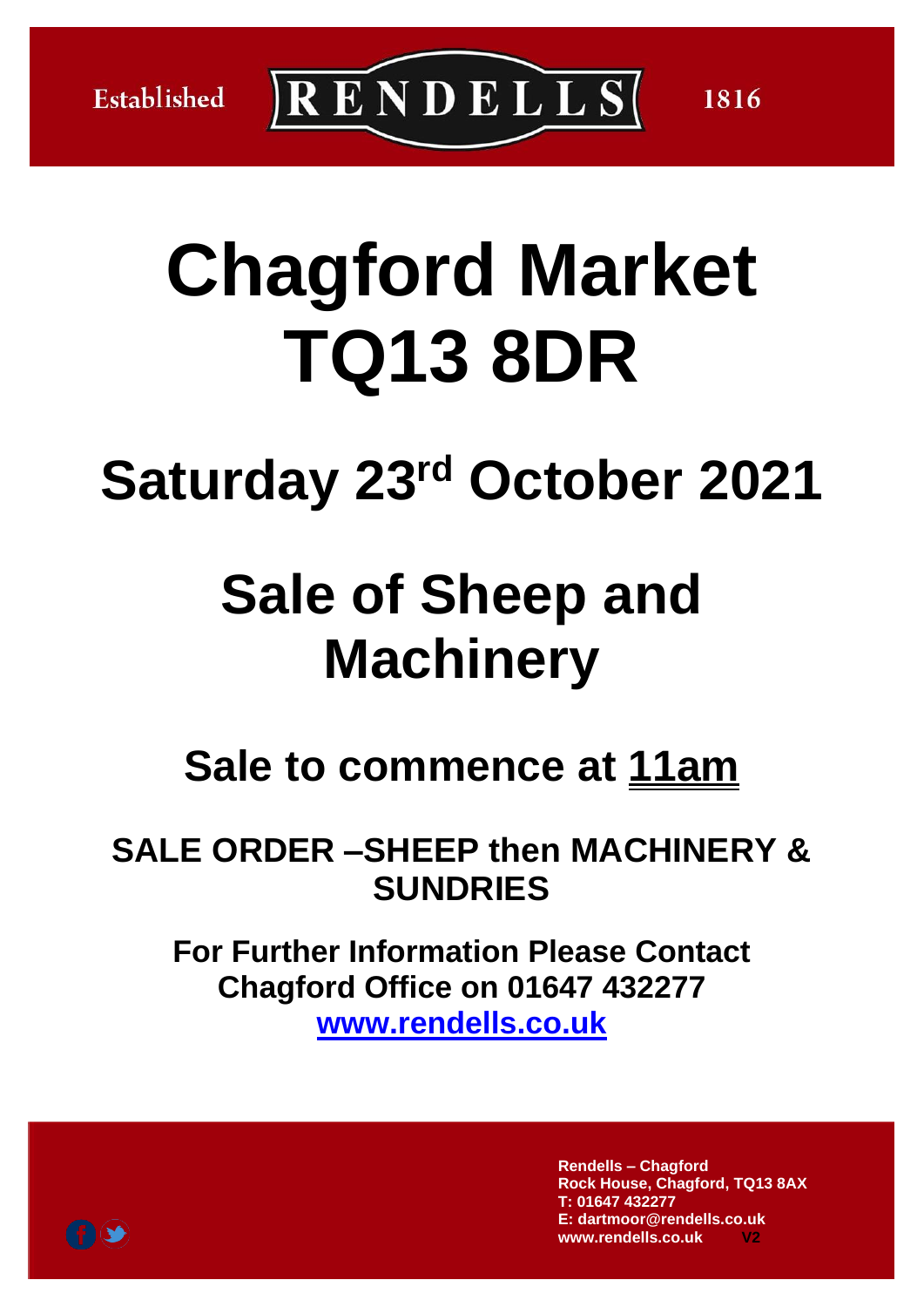

### **EWES**

| M. Northcott<br>W.K.J. & M.R. Harding<br>R. Mortimore | 6 grazing Ewes<br>3 Jacob x Texel 6T & FM Ewes<br>2 Jacob FM Ewes<br>(These 5 ewes have been running with Jacob ram<br>for 6 weeks)<br>2 pens of GFD 6T & FM Ewes |
|-------------------------------------------------------|-------------------------------------------------------------------------------------------------------------------------------------------------------------------|
|                                                       |                                                                                                                                                                   |
| M. Northcott<br>W.G. Barrow                           | 3 Dorset x Jacob Ewe Lambs<br>6 Ewe Lambs<br>1 pen Store Lambs                                                                                                    |
| C. Pearse & Son                                       | 1 pen purebred WFD Ram Lambs -<br>(Registered Flock)<br>1 pen Suffolk x WFD Ewe Lambs                                                                             |
| R.M. & L. Bleach                                      | 1 pen Suffolk x Ewe Lambs                                                                                                                                         |
| M. Stanbury                                           | 2 pens Suffolk x Wethers<br>1 pen Suffolk x Ewe Lambs                                                                                                             |
| W.K.J. & M.R. Harding                                 | 6 Mule Ewe Lambs<br>2 Jacob Ram Lambs<br>2 Scotty Ram Lambs                                                                                                       |
| S. Greenaway                                          | 5 Silver-Nosed Wethers<br><b>7 Silver-Nosed Ewe Lambs</b>                                                                                                         |
| A. Routley                                            | 2 pens Store Lambs                                                                                                                                                |
| T. Ford                                               | 4 pens Store Lambs                                                                                                                                                |
| S. Lewis                                              | 1 pen Store Lambs (Cheviot x & Mule Suffolk x)<br>2 Silver-Nosed Wethers<br>1 Suffolk Wether                                                                      |
| K. Watson                                             | 4 pens Store Lambs                                                                                                                                                |
| S. Butcher                                            | 2 pens Store Lambs                                                                                                                                                |
| D. Stephens                                           | 2 pens Store Lambs                                                                                                                                                |
| A.C. & J.M. Bowden                                    | 1 pen Store Lambs                                                                                                                                                 |
| F.C. Janes & Son                                      | 1 pen Store Lambs                                                                                                                                                 |
| W. Platt                                              | 1 pen Store Lambs                                                                                                                                                 |
| Mr. Shergold                                          | 1 pen Store Lambs                                                                                                                                                 |

### **RAMS**

M. Northcott 1 Dorset FM Ram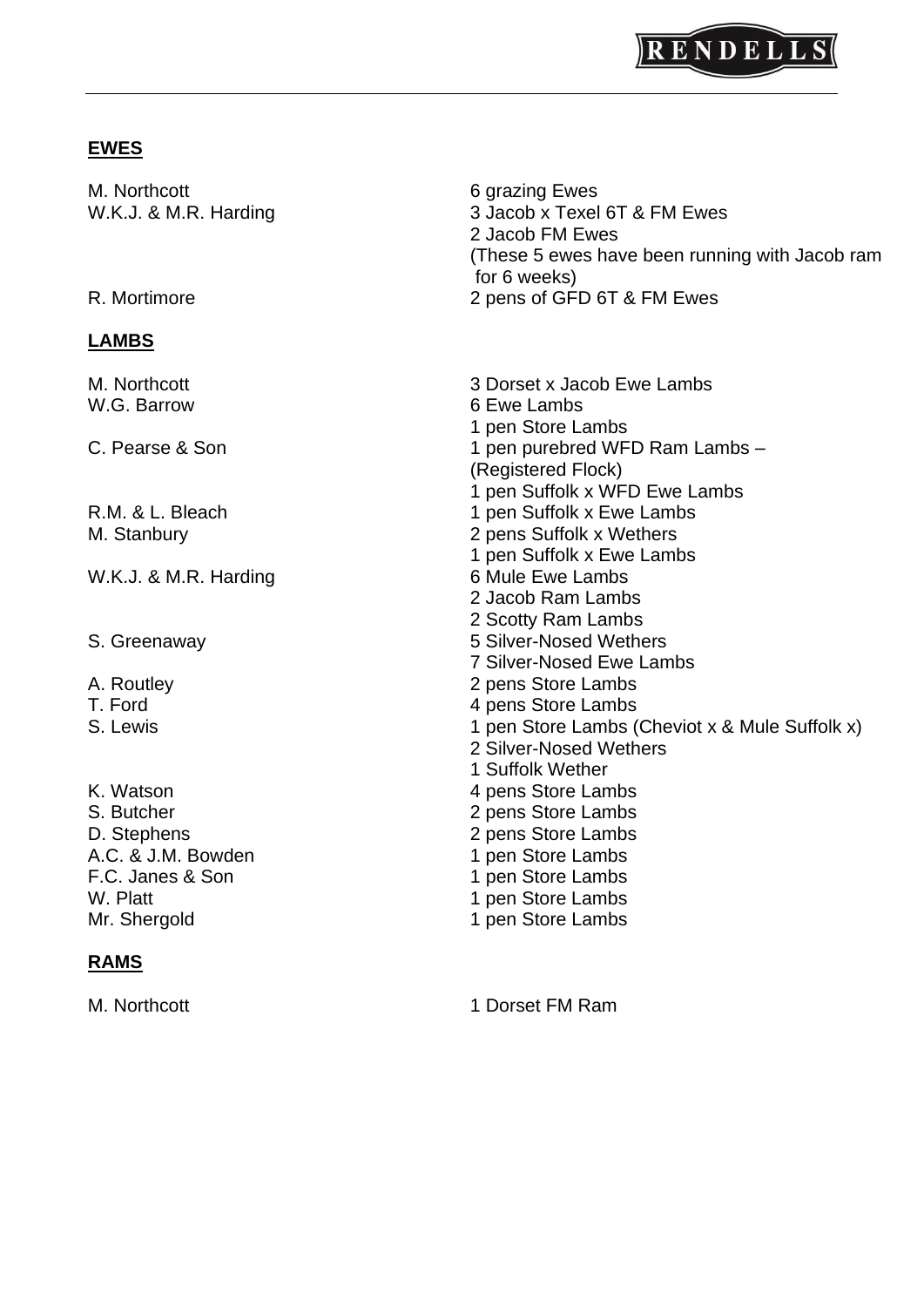#### **MACHINERY & SUNDRIES 10% (VAT) BUYERS PREMIUM**

1 pressure strut – brand new Grease cartridges - new 2 x mirror lenses Makita drill & accessories Grinding discs – various sizes Cutting discs – various sizes 6 x hydraulic pipes – various sizes JCB bolt on cutting edge – brand new Folding camping chair Bag of sawdust Roof slates Ridge Tile – various sizes Wooden log cutter Metal shelving unit Aluminum pole 2x 9' x 6 x 3 pressure treated timber Teram Trailer lighting cables Large Brush Roll of wire netting 2 x tile cutters **Workbench** Set of electric horse clippers Set of electric sheep shearing clippers Qty Architectural Salvage Items Approx. 50 Lots of New Tools, Chains, Metal Signs, Tarpaulins, etc.

**Future Sales at Chagford Thursday 25th November – Chagford Cattle Sale**